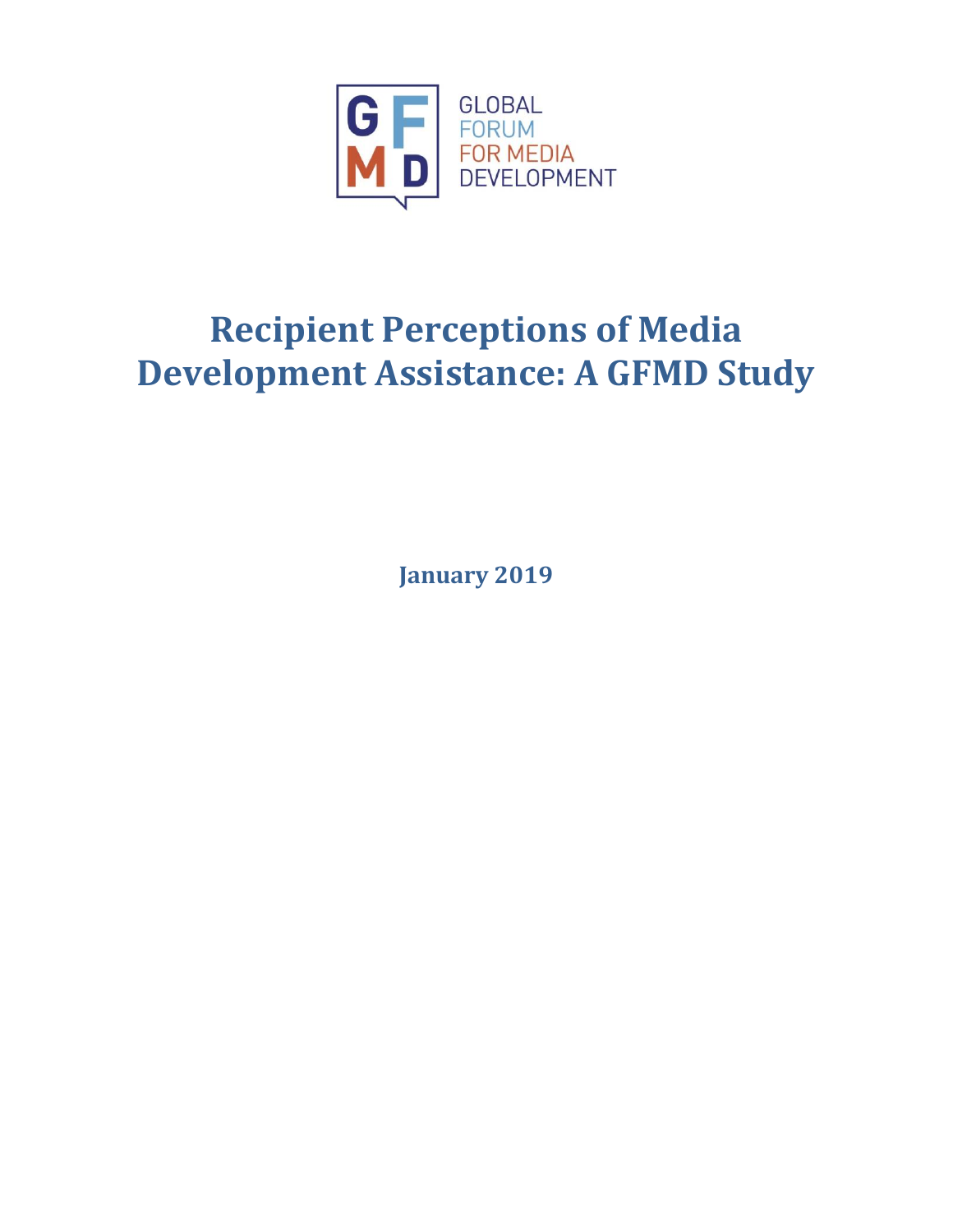#### **Introduction**

Founded in 2005, the Global Forum for Media Development (GFMD) is an international network of journalism support and media development organisations which aims to foster viable and independent journalism and sustainable and pluralistic media environments. With more than 190 members, GFMD strives to promote cooperation within the sector, strengthen the quality of the sector's work, and enhance the impact of its efforts. This includes advocacy towards prioritising media development as an essential component of official development assistance.

In November 2018, the GFMD embarked on a study of how members of its community perceive donor policies and procedures, with the goal of helping to shape discussions on how the planning and management of funding could be improved. The two-month study was informed by a literature review of related research, an analysis of survey responses from GFMD members, one-on-one interviews with selected members, and additional conversations with stakeholders in the field.

This resulting report will be circulated among donors and practitioners and used as a basis for further advocacy on aid effectiveness and responsiveness. The study does not intend to be an academic exercise nor can it lay claim to a full representative picture. Rather, it strives to capture a diversity of perspectives among GFMD members and to encourage honest reflection both within the community as well as with donor counterparts.

The following sections include a discussion of the context in which this study takes place, the presentation of findings from the survey and interviews, a synthesis of the findings within the current context, and a series of recommendations for moving forward.

### **Background**

The study took place against the backdrop of long-standing debates regarding the status of journalism support and media development within the overall structure of official development assistance (ODA). This has included a sense among the GFMD community that donors sometimes underestimate the importance of media as a sector in and of itself, akin to sectors such as health or education, which requires its own dedicated strategies and commensurate budgets. This misunderstanding can be complicated by a tendency of some donors to align their ODA with the priorities of recipient governments (which rarely rank media freedom and independence among their own top political concerns), though at times it may also be balanced by the efforts of media and journalism stakeholders to articulate their own demands.

This conversation has continued to evolve, represented in part by the adoption of the Sustainable Development Goals (SDGs) in 2015. Out of the 17 goals, Goal 16: Peace, Justice and Public Institutions<sup>1</sup> marked a milestone by including an explicit target to "Ensure public access to information and protect fundamental freedoms" (Goal 16.10). This includes a specific indicator on the "killing, kidnapping, enforced disappearance, arbitrary detention and torture of journalists [and] associated media personnel" (16.10.1), as well as an indicator on the number of countries adopting and implementing quarantees for public access to information (16.10.2).<sup>2</sup>

 $\overline{a}$ <sup>1</sup> "Promote peaceful and inclusive societies for sustainable development, provide access to justice for all and build effective, accountable and inclusive institutions at all levels."

<sup>2</sup> <https://sustainabledevelopment.un.org/sdg16>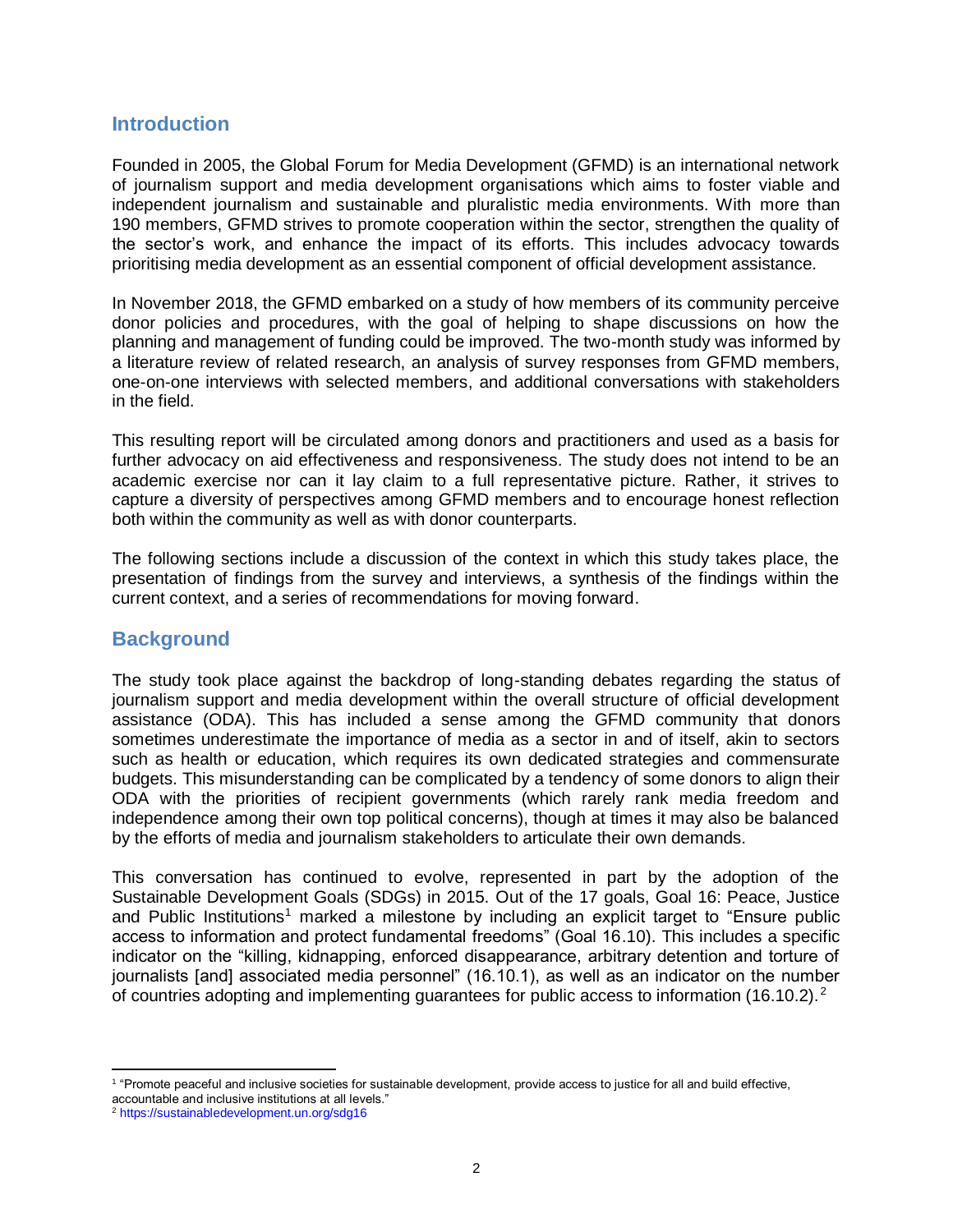This milestone builds on a number of previous openings that have helped raise the profile of media development and journalism support. This includes the 2008 endorsement of the UNESCO media development indicators, which aim to "define a framework within which the media can best contribute to, and benefit from, good governance and democratic development." This framework has sought to ensure the pluralism and diversity of media via key criteria such as conducive regulation, a fair market environment, opportunities for capacity building, and supportive institutions.<sup>3</sup>

The Organisation for Economic Co-operation and Development (OECD) has also played a role in elevating the importance of media development, including a 2011 commitment by the OECD's Development Assistance Committee (DAC) and its Network on Governance (GOVNET) "to support the media, alongside with parliaments and political parties, as part of its broader promotion of domestic accountability." As a paper from the accountability cluster of the 2011 Working Party on Aid Effectiveness acknowledged: an "effective media calls for editorial independence, financial sustainability, professional capacity and a lively civil society." It further recommended that "Donor support is most effective [wh](https://www.google.com/url?sa=t&rct=j&q=&esrc=s&source=web&cd=2&cad=rja&uact=8&ved=2ahUKEwis077eh_zeAhWOpYsKHYHpDXcQFjABegQICBAC&url=https%3A%2F%2Feuropa.eu%2Fcapacity4dev%2Ffile%2F8312%2Fdownload%3Ftoken%3DbuHj22LZ&usg=AOvVaw2Ouk3dLBY1H0cquNdTG1uO)en it is oriented towards the long-term goals of financial sustainability, inclusive and holistic."<sup>4</sup>

In 2013, the DAC issued its *Strategic Principles for Media Assistance, Accountability and*  Democratic Governance.<sup>5</sup> Among 10 key points, the principles included recommendations for:

- Incorporating media assistance into the framework of development aid.
- Utilising media indicators as part of governance audits and needs assessments.
- Cooperating with media development organisations to determine the objectives of assistance while enabling implementers to suggest how to achieve them.
- Supporting independent and sustainable local media.
- Fostering ownership, including strengthening trust.
- Promoting citizen access to media and technology, including media literacy.
- Encouraging relationships between the media sector and wider civil society.
- Supporting research on the impact of media and its role in accountability.

These principles were reinforced in the 2014 DAC publication *Accountability and Democratic Governance: Orientations and Principles for Development*, which argued that while "Historically, media development has focused on journalism training … donors increasingly understand that the media are part of a country's political economy and therefore require broader, more substantial, and longer-term support." At the same time, the publication lamented the dearth of efforts within donor organisations dedicated to understanding media's role, the low level of priority often given to media issues within development agencies, and the lack of mechanisms that institutionalise media support into policy structures.<sup>6</sup>

A growing body of research conducted by the Center for International Media Assistance (CIMA) at the National Endowment for Democracy in the United States has shed further light into how

 $\overline{a}$ 

[resilience/governance/docs/Domestic%20Accountability\\_media.pdf](https://www.oecd.org/dac/conflict-fragility-resilience/governance/docs/Domestic%20Accountability_media.pdf) <sup>6</sup> [https://www.oecd-ilibrary.org/docserver/9789264183636-12-](https://www.oecd-ilibrary.org/docserver/9789264183636-12-en.pdf?expires=1544711361&id=id&accname=guest&checksum=C18EB83AD36DB456ABD14A4CD32C2E67)

<sup>3</sup> <https://en.unesco.org/programme/ipdc/initiatives/mdis>

<sup>4</sup> *Strengthening Ownership and Accountability: A Synthesis of Key Findings and Messages produced for the Busan High Level Forum on Aid Effectiveness* (HLF-4), The Cluster A – Ownership and Accountability – of the Working Party on Aid Effectiveness (WP-FF), available at: [https://europa.eu/capacity4dev/file/8312/download?token=buHj22LZ.](https://europa.eu/capacity4dev/file/8312/download?token=buHj22LZ) 

<sup>5</sup> OECD DAC, *Strategic Principles for Media Assistance, Accountability and Democratic Governance: Orientations and Principles for Development*, OECD DAC Guidelines and References Series, OECD 2013, as referenced in a January 2014 paper, *Domestic Accountability and Support to Media: From the Why to the How in* 

*Effective Cooperation*, available at: [https://www.oecd.org/dac/conflict-fragility-](https://www.oecd.org/dac/conflict-fragility-resilience/governance/docs/Domestic%20Accountability_media.pdf)

[en.pdf?expires=1544711361&id=id&accname=guest&checksum=C18EB83AD36DB456ABD14A4CD32C2E67](https://www.oecd-ilibrary.org/docserver/9789264183636-12-en.pdf?expires=1544711361&id=id&accname=guest&checksum=C18EB83AD36DB456ABD14A4CD32C2E67)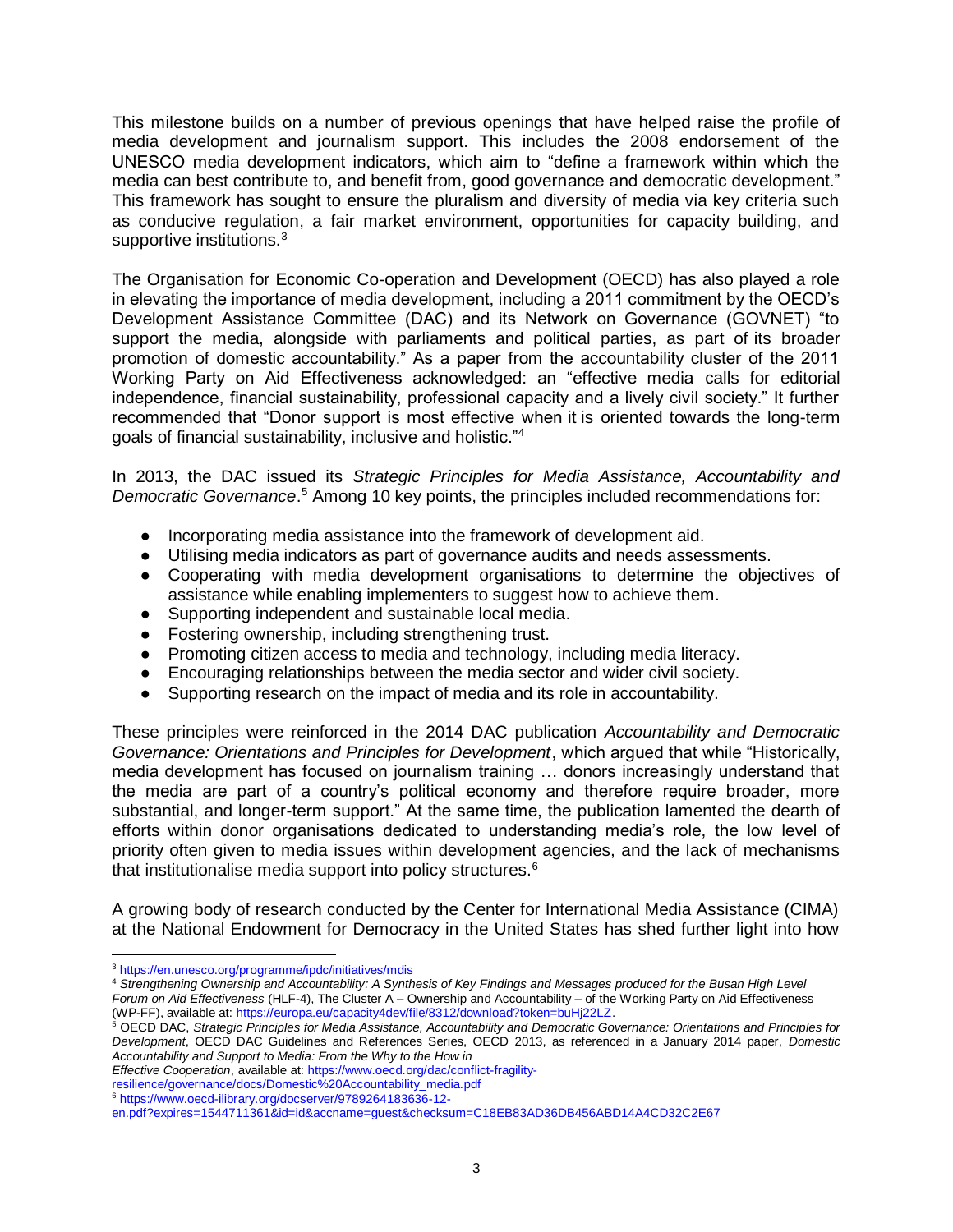donor support for media development does – or does not – translate into funding levels, starting with the 2015 report *Official Development Assistance for Media: Figures and Findings*. <sup>7</sup> Building on this data, the most recent of these efforts, *Defending Independent Media: A Comprehensive Analysis of Aid Flows*, <sup>8</sup> highlights that in the period between 2010 and 2015, support for media development comprised an approximate average of 0.3% of all official development assistance. The roughly \$2.7 billion in media development support over this period has averaged approximately \$454 million per year. The report finds that these figures remain consistent over time, and may even be rising, though they emphasise just how small a portion of overall assistance they represent when compared to other sectors.

These figures could also be misleading for a variety of reasons. Differences in definitions and coding systems among donors, for example, mean that some elements of media support may not be included in these sums (such as those that are incorporated into programs in other sectors), while other elements often are, such as support for international broadcasting (e.g., German financing of Deutsche Welle) or aid to public-sector institutions of recipient governments (e.g., for digital switchover). When adjusted with the support for international broadcasting, the study estimates that the portion of media assistance funding implemented through non-governmental or civil society organisations, such as GFMD members and other independent actors, is estimated to be 37% of the already small share of 0.3%.

According to the 2018 CIMA study, a vast majority of media assistance funds (92.5%) come from bilateral donors, with multilateral donors (such as the World Bank and the UN) accounting for only 6.5% of assistance. Looking at figures adjusted with the allocations for international broadcasting, the United States emerges as the largest donor (far outpacing others at \$440 million), followed by Germany, Japan, Sweden, the United Kingdom, France, the European Union, Norway, Switzerland, and Denmark.

Funding figures, however, only tell part of the story. They do not, for example, indicate the impact of journalism support and media assistance or the efficiency and effectiveness of how funding is allocated and administered. Nor do they address concerns that the level of support may pale when compared to the gravity and diversity of challenges facing the media community, the rapidity with which they shift, and the necessity of scale required to address them. These findings thus raise questions as to whether the sums themselves pose the main barrier in advancing the sector, or whether there are other challenges to be addressed as well.

While these previous research endeavours have targeted the donor side of the discussion, this GFMD study has sought to capture the perspectives of the journalism support and media development community itself. In doing so, it aims to demonstrate the practical implications of donor policies and practices for their partners and to elicit recommendations for how the planning and management of this support could be improved.

 $\overline{a}$ <sup>7</sup> Eduardo González Cauhapé-Cazaux and Shanthi Kalathil, *Official Development Assistance for Media: Figures and Findings*, CIMA and the OECD, March 2015.

<sup>8</sup> Mary Myers and Linet Angaya Juma, *Defending Independent Media: A Comprehensive Analysis of Aid Flows*, CIMA, 19 June 2018.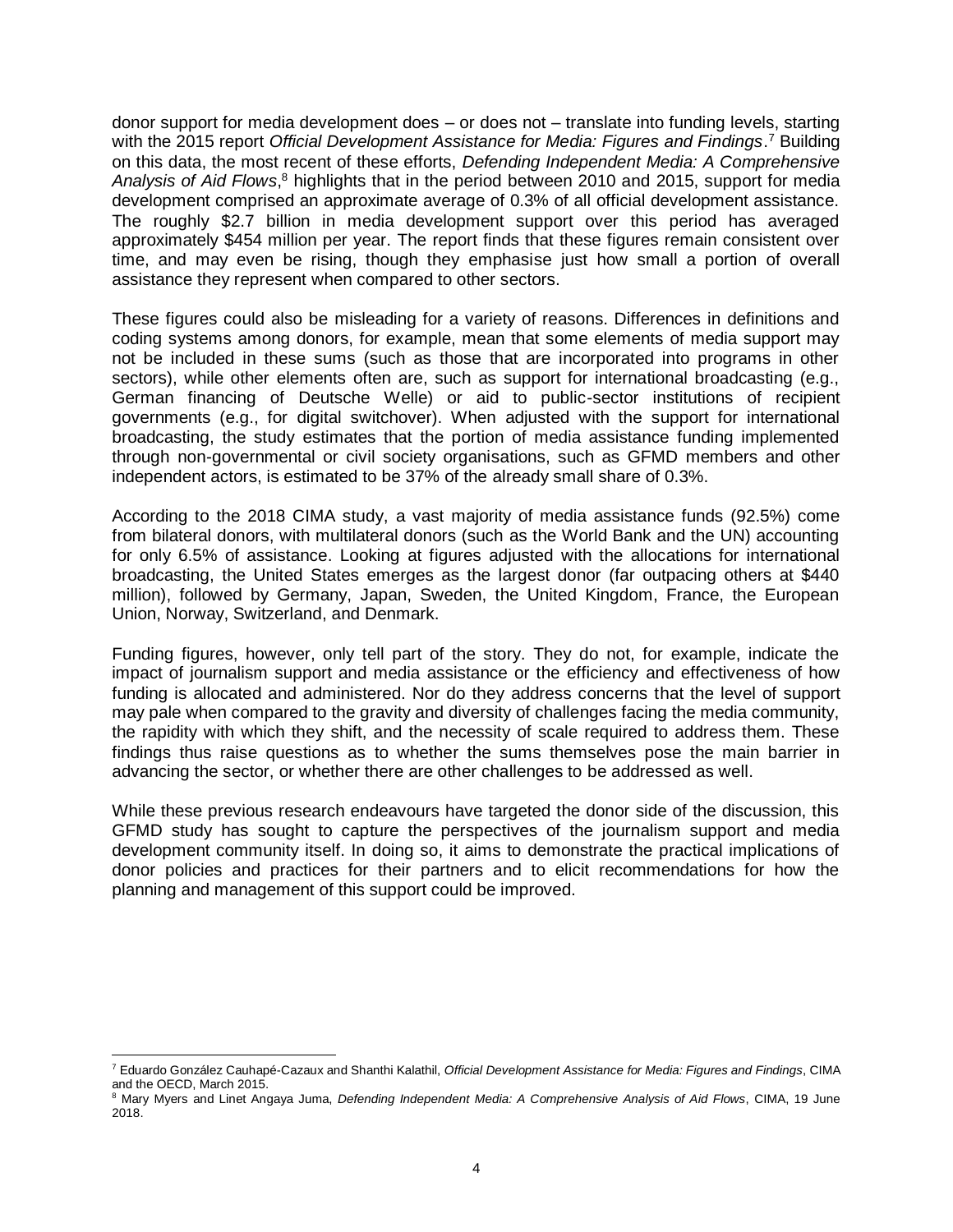#### **Key Findings**

At the heart of this study lies the direct input of GFMD members, solicited through an online survey and gathered through one-on-one, long-distance interviews. The survey was sent to more than 170 GFMD members and promoted to the wider community via social media. Initial interviews with targeted GFMD members helped to shape the survey's questionnaire, with later interviews adding further nuance and insight into survey responses.

The 38 organisations that responded to the survey reflected the size and geographic diversity of GFMD membership. Organisations operating at the international level represented 24% of respondents, followed by respondents from Asia (18%), Eastern Europe/Southeastern Europe/Caucasus (18%), Sub-Saharan Africa (16%), the Middle East/North Africa (11%), and Latin America/the Caribbean (8%).



The largest number of respondents represented small organisations, with **45% operating with a budget under \$500,000 a year** and an additional 16% operating with an annual budget between \$500,000 and \$1million. A smaller percentage of respondents represented larger organisations, with 11% operating with a budget between \$5 to \$10 million, and 13% with a budget of more than \$10 million.

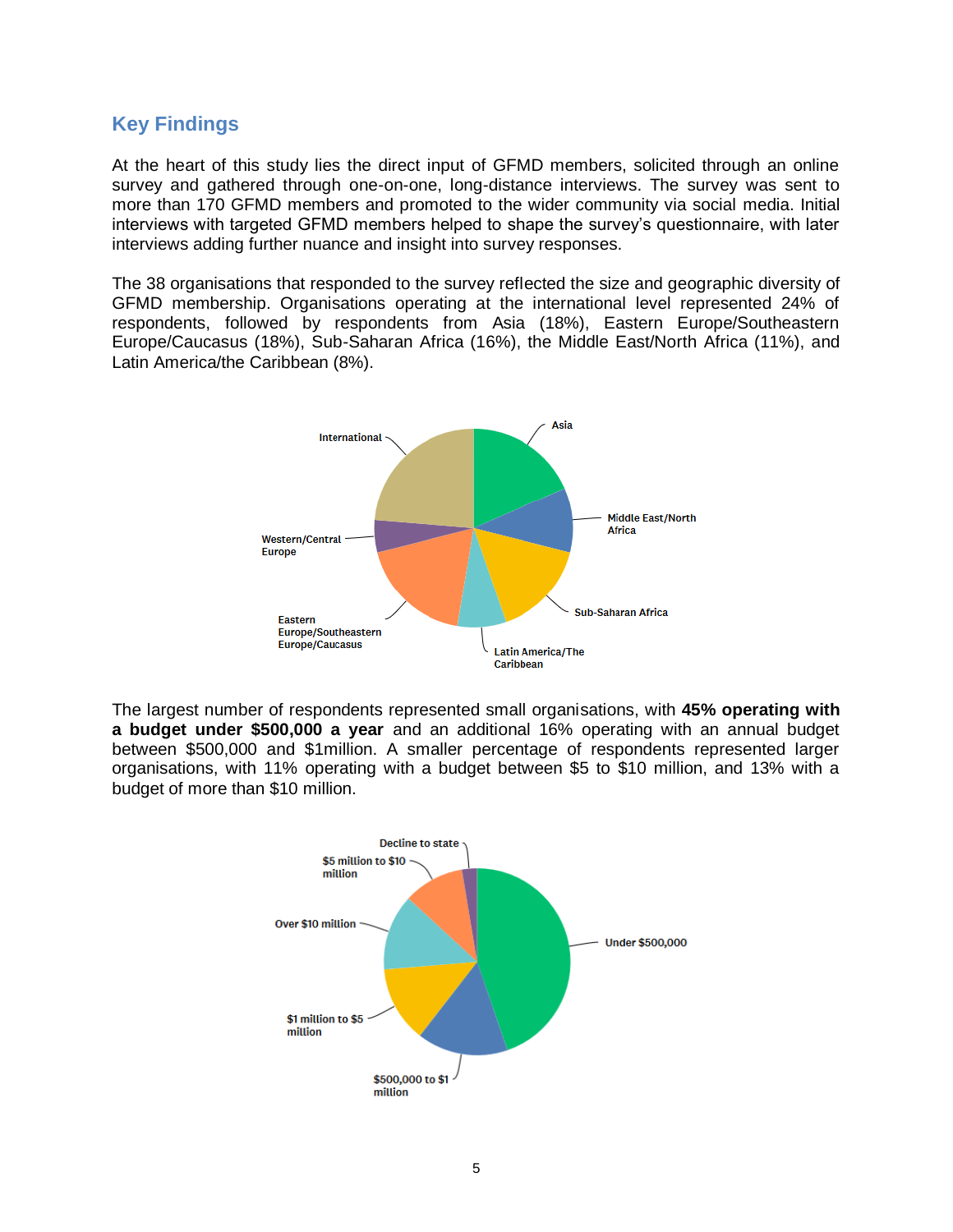The number of donors per respondent varied widely, from zero to as many as 50. Fifty-seven per cent had five donors or less, 23% had between six and ten donors, 14% had between 11 and 25 donors, and 6% had more than 25 donors. Respondents' primary sources of funding were fairly evenly distributed across a number of categories, including European bilateral donors, the European Commission, U.S. government donors, multilateral donors, and private funding organisations. European bilateral donors were the most common donors, noted by 52% of respondents, followed by the European Commission (43%), private funding organisations  $(37%)$ , and U.S. government sources  $(34%)$ .



A handful of respondents noted other sources, such as national or local governments, individual donors, or other media development organisations (i.e., intermediaries).

Most respondents (79%) operate on short funding cycles, with 57% receiving funding for periods from one to two years, and additional 22% operating on even shorter cycles. A further 19% operate with a funding cycle of two to five years, while only 3% reported operating on a cycle of more than five years.

l

<sup>&</sup>lt;sup>9</sup> For this and other questions, respondents were able to select more than one option. Thus, totals may not add up to 100%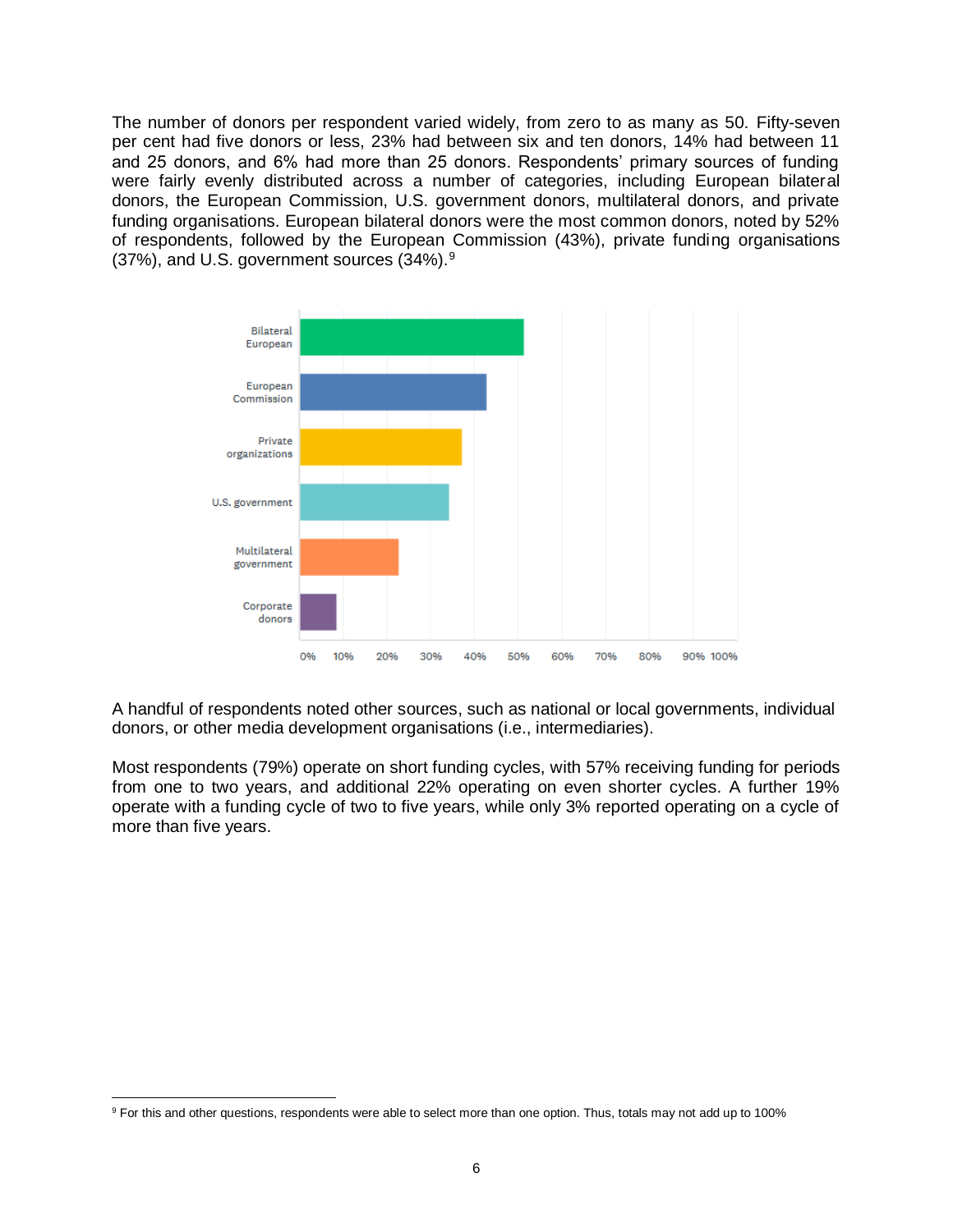

Respondents reported difficulties in covering a wide variety of organisational needs through donor support, particularly fundraising (51%), human resources (43%), unplanned emergency needs (38%), and outreach/communications (32%).

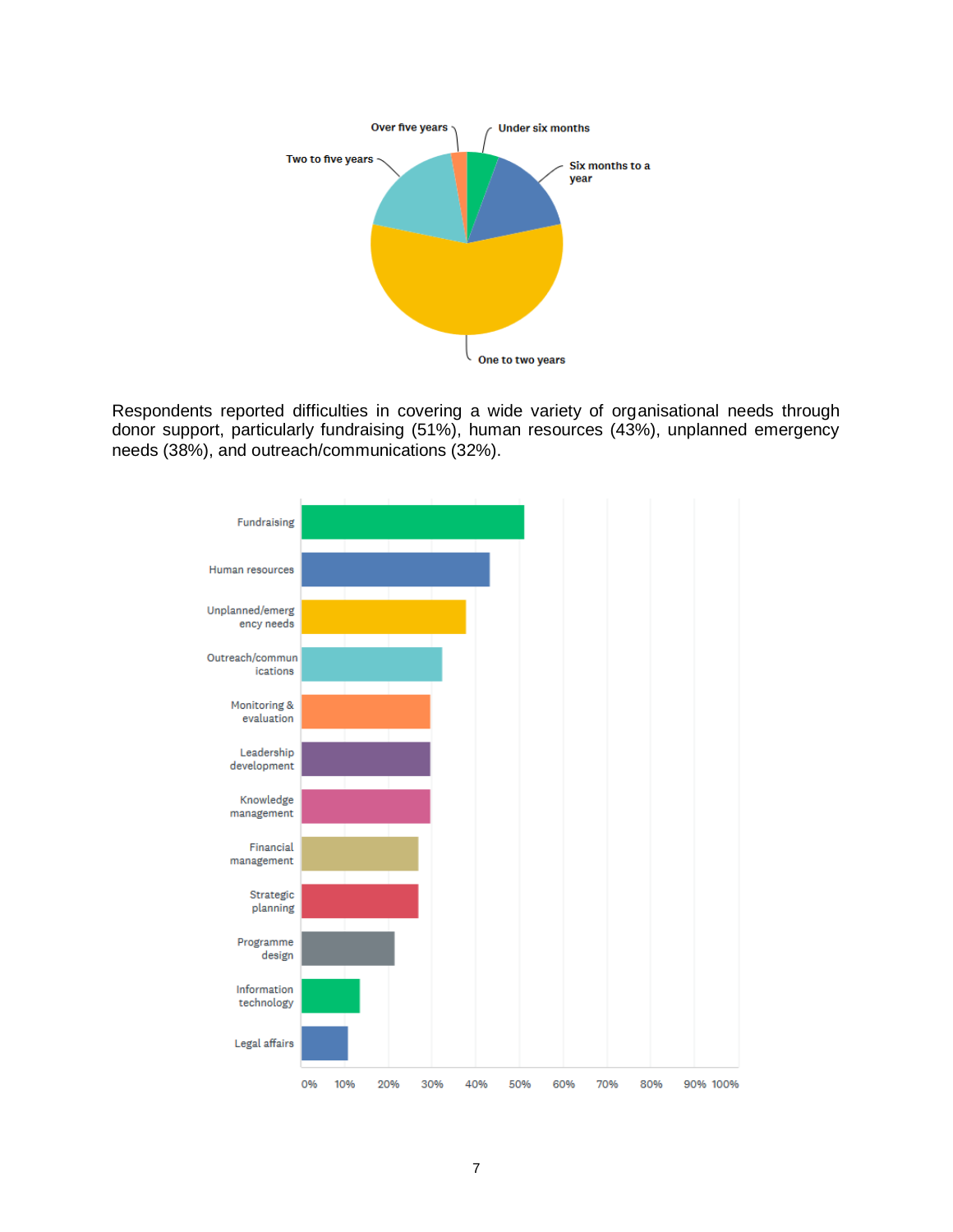To provide additional depth, survey respondents were asked a series of questions on the key challenges they face in the provision of funding and the kinds of changes they would like to see that might help to alleviate such challenges. These responses were further supplemented by input gathered through interviews with GFMD members.

Among a list of procedural challenges, 42% of respondents ranked competition between international and domestic organisations, the length of funding cycles, and the inability to continue projects after the end of funding as their three top concerns, followed by bureaucratic requirements and the difficulty of demonstrating impact (both at 39%).

| Competition between international and domestic organizations    | 42.11% |
|-----------------------------------------------------------------|--------|
| Length of funding cycles                                        | 42.11% |
| Inability to continue projects following the end of funding     | 42.11% |
| Bureaucratic requirements (co-financing, audits, etc.)          | 39.47% |
| Difficulty of demonstrating impact                              | 39.47% |
| Staff time required to manage donor grants                      | 31.58% |
| Complicated proposal processes                                  | 28.95% |
| Delays between planning of programmes and allocation of funding | 23.68% |
| Lack of transparency in donor decision-making                   | 23.68% |
| <b>Reporting requirements</b>                                   | 18.42% |
| Lack of direct access to donors                                 | 18.42% |
| Inappropriate results frameworks                                | 15.79% |

Interviewees linked short funding cycles to the difficulty of demonstrating impact. This includes for example, what they perceive as expectations from donors to show quick results, which may not be possible when addressing entrenched cultural or social norms amidst fast-changing political, economic, and technological dynamics within the short time period of a few-year grant.

In addition, interviewees frequently mentioned the challenges they face in dealing with bureaucratic requirements, noting issues such as co-financing requirements, the burden of double audits (internal and external), the difficulty of producing receipts under certain circumstances (such as working with refugees), and the risks of having costs disallowed. Some interviewees noted what they see as a trend towards contracts rather than grants, including control measures such as scrutiny and approval of subgrantee budget line items. These interviewees lament how such practices can compromise the independence of media partners and can discourage innovation if the consequences of failure are not tolerated.

Though only 18% of survey respondents cited reporting requirements, the subject was raised a number of times in the interviews. Smaller organisations, particularly those which need to rely on a large number of small grants, spoke of the difficulties of having to produce multiple reports simultaneously, with an intensive level of effort required for each one regardless of the funding amount. These organisations cite the human resources constraints involved in such efforts, noting that focusing on data collection and reporting can take time and focus away from other key needs. Some interviewees questioned whether donor staff read in detail the extensive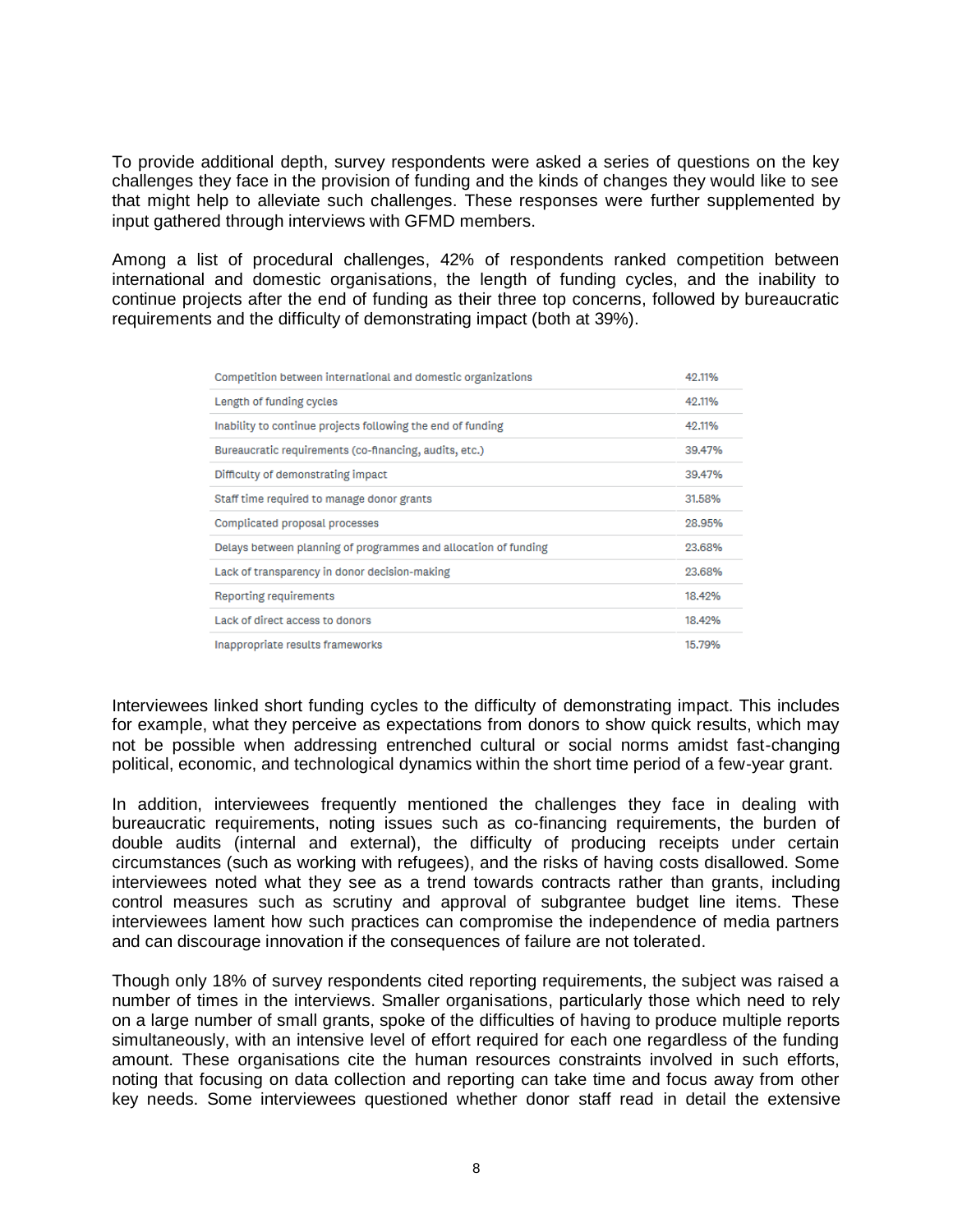documentation that they produce; others raised concerns about how to balance requests for transparency with the importance of data protection, especially around the protection of partners when activities and their context are particularly sensitive.

When asked what kind of operational improvements they would like to see in the provision of assistance**, 94% expressed the desire for more institutional/core funding** and **92% for longer-term funding**. Fifty-eight percent would like to see more support for organisational development/capacity building, while 56% would like to see greater flexibly in funding.

These responses reinforce other findings in the survey – such as the short length of most respondents' funding cycles – as well as reflect input from the interviews, including a common sense of frustration that donor funding practices, which often do not cover operational costs, demonstrate a lack of understanding of, or support for, the administrative needs to run and grow an organisation, at either the international or the domestic level.

| More institutional/core funding                               | 94.44% |
|---------------------------------------------------------------|--------|
| Longer-term funding                                           | 91.67% |
| More support for organizational development/capacity building | 58.33% |
| Greater flexibility in funding                                | 55.56% |
| Quicker decision-making                                       | 36.11% |
| Tailored requirements for smaller organizations               | 30.56% |
| Simpler proposal processes                                    | 25.00% |
| Greater interaction with donors                               | 19.44% |
| Standardization of reporting requirements across donors       | 13.89% |

Though less reflected in the survey results, other recommendations from interviewees addressed issues around reporting, including suggestions for a common M&E framework across donors and/or programs; adapting the scale of reporting to the size of the grant, to mitigate the burden on organisations with multiple grants; and increasing the time that donors spend in the field to provide more meaningful feedback on activities and their success. Others expressed interest in transforming the focus on logframes, theories of change, outputs and outcomes, and M&E data to more effectively tell the story of results and impact over time, including the suggestion to offer post-grant funding to measure impact after the initial funding ends.

In replying to a question on the greatest challenges respondents face in the provision of funding from a policy (rather than procedural) standpoint, the majority of survey answers (58%) ranked a lack of donor strategies as the leading concern, followed by low donor understanding of journalism support and media development (53%), poor alignment between the sector's needs and donor priorities (50%), and the amount of funding available (45%).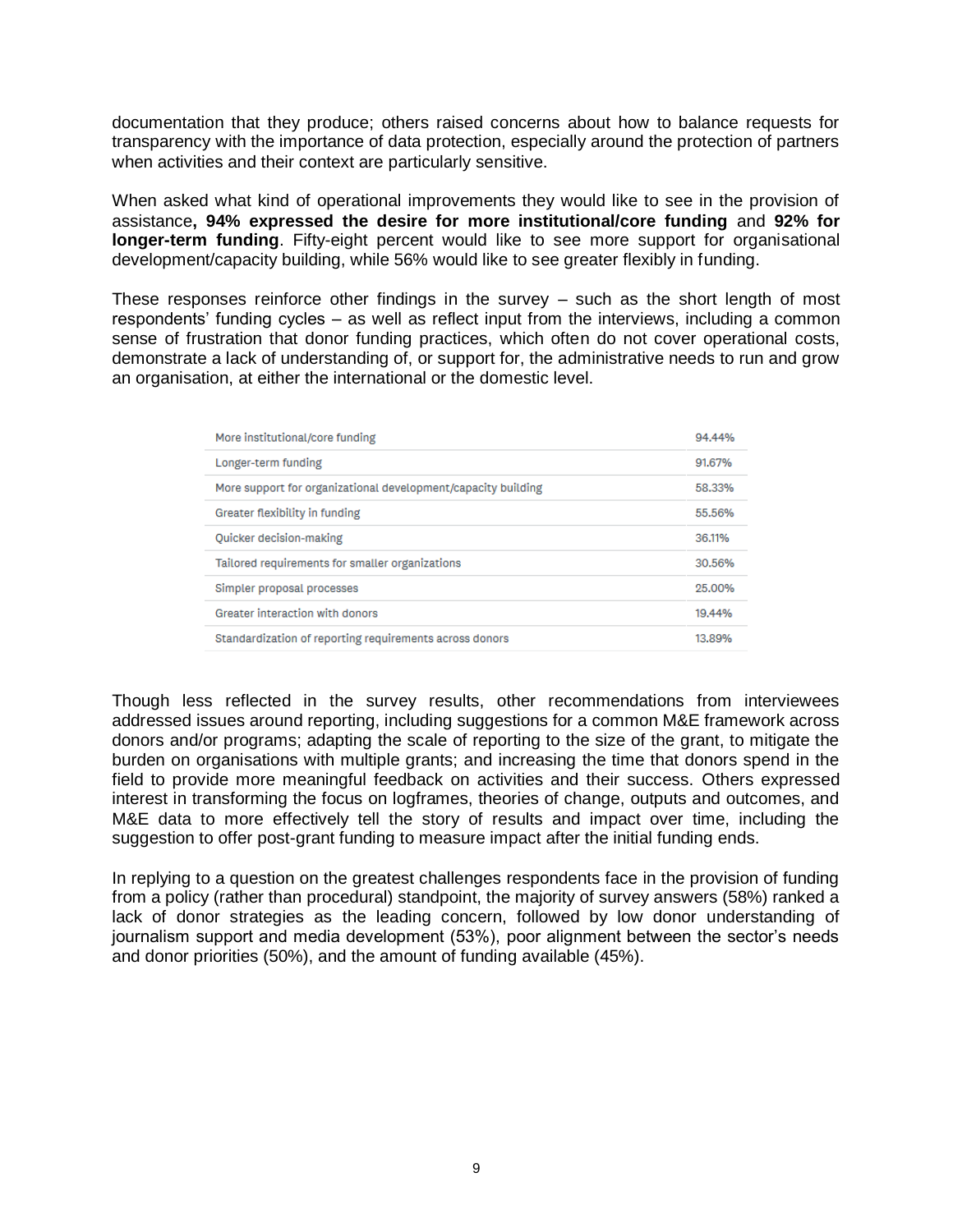| Absence of donor strategies for journalism support and media development                 | 57.89% |
|------------------------------------------------------------------------------------------|--------|
| Low donor understanding of journalism support and media development                      | 52.63% |
| Poor alignment between needs and donor priorities                                        | 50.00% |
| Amount of funding available                                                              | 44.74% |
| Frequent shifting of donor trends                                                        | 39.47% |
| Failure of donors to incorporate input from media and journalism stakeholders in country | 31.58% |
| Lack of donor consultation with the journalism support and media development community   | 28.95% |
| Politicized donor agendas                                                                | 26.32% |
| Lack of donor coordination                                                               | 26.32% |
| Donor preference for certain organizations (nationality, size, etc.)                     | 26.32% |
| Donor fear of alienating recipient country governments                                   | 13.16% |

The survey responses reflect interviewee input in expressing long-held concerns that many donors still have limited understanding of what media development is and why it is important. While some interviewees believe understanding has improved in recent years – including a shift away from the instrumentalisation of media to achieve other development goals – many note that frequent staff turnover, the rarity of specialised staff, and a lack of dedicated strategies can complicate the prioritisation of journalism support and media assistance, particularly in the face of rapid changes in market dynamics, technological advances, and political uncertainties.

When asked the top five improvements they would like to see from a planning perspective, the majority of responses mirrored many of these concerns, expressing a desire for higher funding levels (66%), greater consultation with media and journalism stakeholders in country (55%), stronger coordination between donors and the journalism support and media development community (55%), and quicker responsiveness to changing needs (47%).

| <b>Higher funding levels</b>                                                                       | 65.79% |
|----------------------------------------------------------------------------------------------------|--------|
| Greater consultation with media and journalism stakeholders in country                             | 55.26% |
| Stronger coordination between donors and the journalism support and media development<br>community | 55.26% |
| Quicker responsiveness to changing needs                                                           | 47.37% |
| Additional focus on research and learning                                                          | 36.84% |
| More specialized donor staff                                                                       | 26.32% |
| More opportunities for innovation                                                                  | 26.32% |
| Stronger coordination between donors                                                               | 26.32% |
| Increased diplomatic/political support                                                             | 21.05% |
| More opportunities for collaborative design                                                        | 15.79% |
| Pooling of donor funding                                                                           | 5.26%  |

Thirty-seven percent of survey respondents recommended additional focus on research and learning, which was cited by a number of interviewees as well. This included the importance of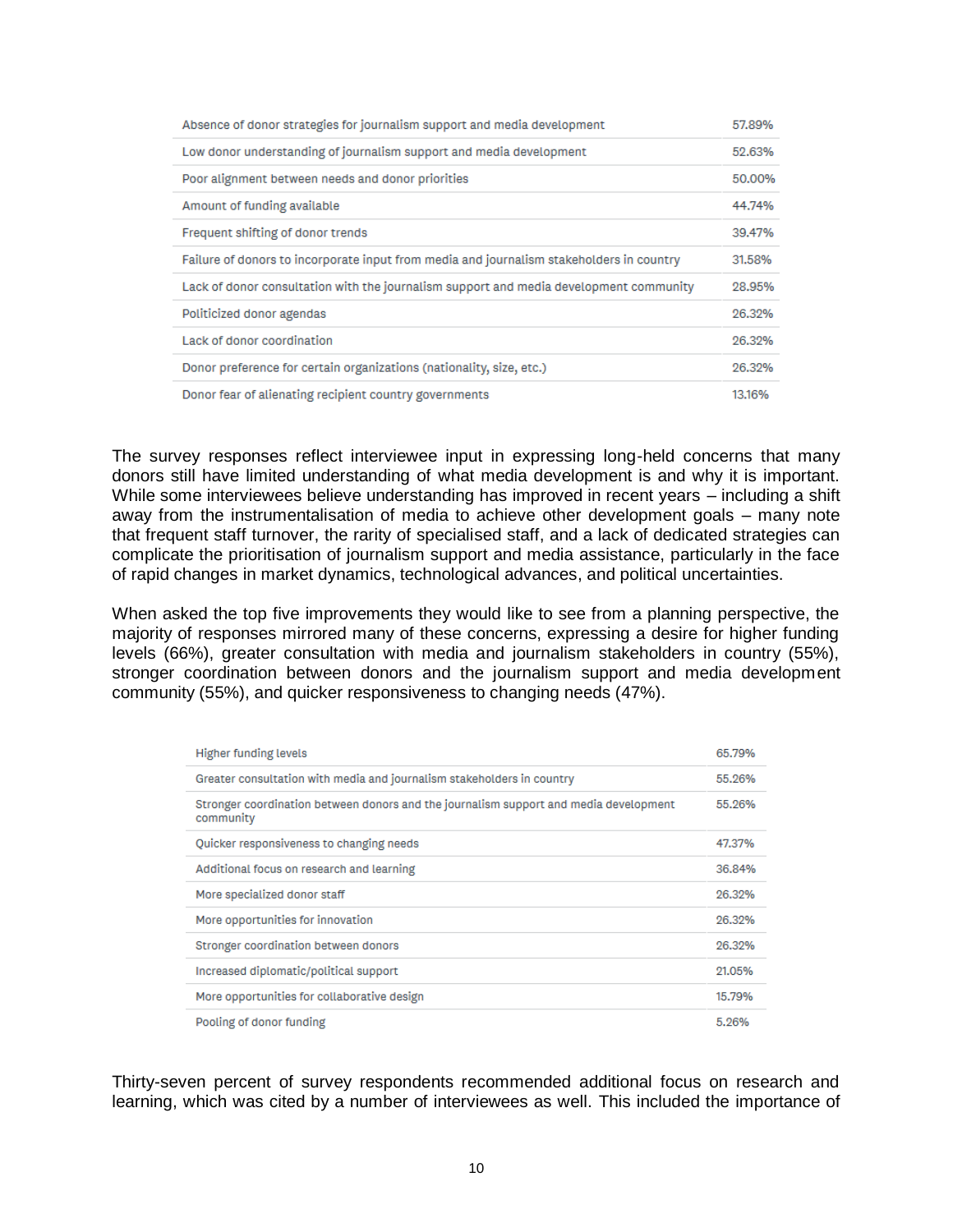building an evidence base – to help promote understanding of the sector and demonstrate the impact of support – as well as further insight into what works, what doesn't, and what shows promise. These interviewees would like to see not only stronger articulation of success stories and lessons learned, but also other opportunities to honestly examine failure and to creatively explore new approaches, strategies, and solutions. Significantly, these issues were primarily raised by international organisations; one national-level interviewee noted that at times research efforts can be difficult to decipher at the local level.

In the final question of the survey, respondents were offered the chance to include additional feedback on challenges, best practices, or other recommendations. Those that did so reinforced concerns about operational costs, suggested a need for specific geographic targeting (e.g., from underrepresented countries), and reminded that journalism and media rarely receive support from recipient governments. As one respondent commented: "I think we need to stand together in these fields and make a unified stand. The information infrastructure has never been more important nor complex in the history of mankind and never has it been so neglected."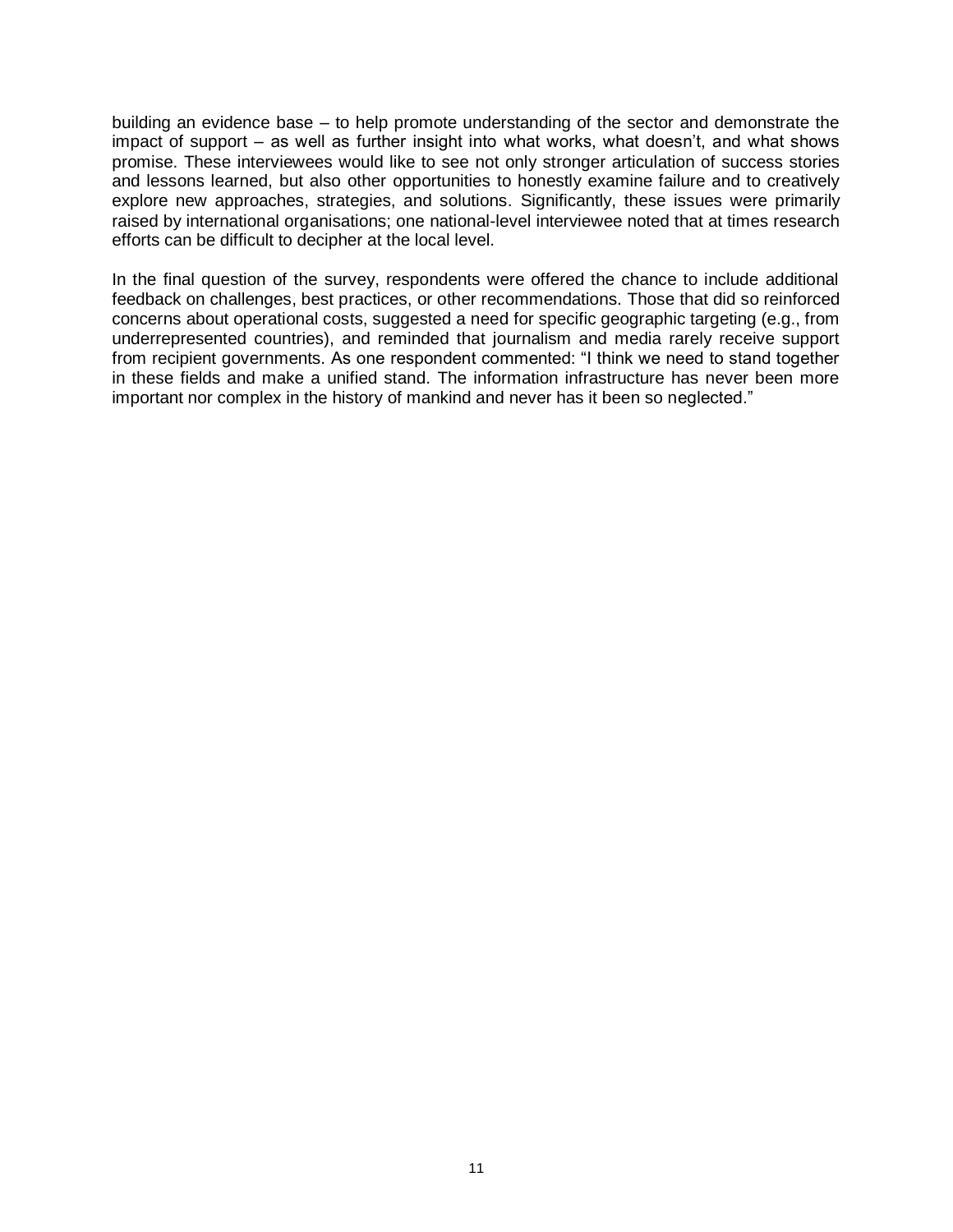## **Conclusions**

These findings, and additional input gathered through interviews, shed further light on the background for this study: discussions around the SDGs and how to make the inclusion of Goal 16.10 meaningful for journalism support and media development. The study concludes that the GFMD community remains ambivalent as to what this opportunity represents, how best to take advantage of it, and whether there are shortcomings to focusing on an SDG approach. This includes the advantages and disadvantages of leveraging the SDG framework – as well as other discussions around good governance – to advocate for a higher prioritisation of media development and a corresponding increase in budget allocations.

On the whole, GFMD members welcome the international recognition of media and journalism issues within the overall international development agenda, noting the common language it provides and the accountability tool it may offer towards encouraging governments (including donor countries) to live up to their commitments. Some members caution, however, that there are risks in viewing 16.10, and the SDGs in general, both too broadly and too narrowly. This includes, for example, the wider parameters of access to information – which applies not only to journalists, but to civil society organisations, citizens, and others – as well as a danger that access to information might overshadow attention to violence against journalists. Others suggest that 16.10 should be seen in the overall context of Goal 16 – that is: peace, justice, and public institutions – to ensure that media-related assistance continues to look at the fuller enabling environment of laws, policies, and actors that ensure plurality, safety, and viability.

Furthermore, some GFMD members caution against getting stuck in the "silo" of 16.10. These members remind of the need to demonstrate that media and information are not just rights in and unto themselves, but they can also be enabling rights for others – such as gender equality and the environment – and thus important and relevant for the whole SDG agenda. This does not suggest instrumentalising media for the sake of contributing to other SDGs, but rather strengthening the role of media in serving as a watchdog, holding governments accountable, informing the public, providing a voice for the voiceless, and offering a platform for debate.<sup>10</sup>

The leading concern about an SDG approach, however, is that it is ill-suited for authoritarian governments that not only reject the international development agenda, but also international standards on human rights. Indeed, a common theme running through this study's interviews is that governance is not the key issue of the day, but rather concerns about the state of democracy. In this sense, the challenges are wider than just the media landscape and instead encompass what some stakeholders call the "information ecosystem," and its place in worldwide trends towards the closing of the civic space. This connects not only to additional threats to freedoms of association and assembly – at times under the guise of "transparency" – but also to concerns about fragility and instability.

In this context, the question of funding is even more important when amplified by the scale of the challenges: media capture by political and economic interests, the collapse of traditional business models, increasing attacks on journalists and media outlets, the rise and potential fall of social media, cyber threats and the misuse of data, commercialism and sensationalism, hate speech and extremism, polarisation and misinformation. This includes not only an often marketdriven and state-sponsored industry for producing manipulative and misleading content, but the use of the "fake news" moniker by those in power to discredit legitimate coverage or criticism of

 $\overline{a}$ 

<sup>&</sup>lt;sup>10</sup> For example, see: [http://www.unesco.org/new/en/harare/about-this-office/single](http://www.unesco.org/new/en/harare/about-this-office/single-view/news/medias_role_in_sustainable_development_undeniable/)[view/news/medias\\_role\\_in\\_sustainable\\_development\\_undeniable/](http://www.unesco.org/new/en/harare/about-this-office/single-view/news/medias_role_in_sustainable_development_undeniable/)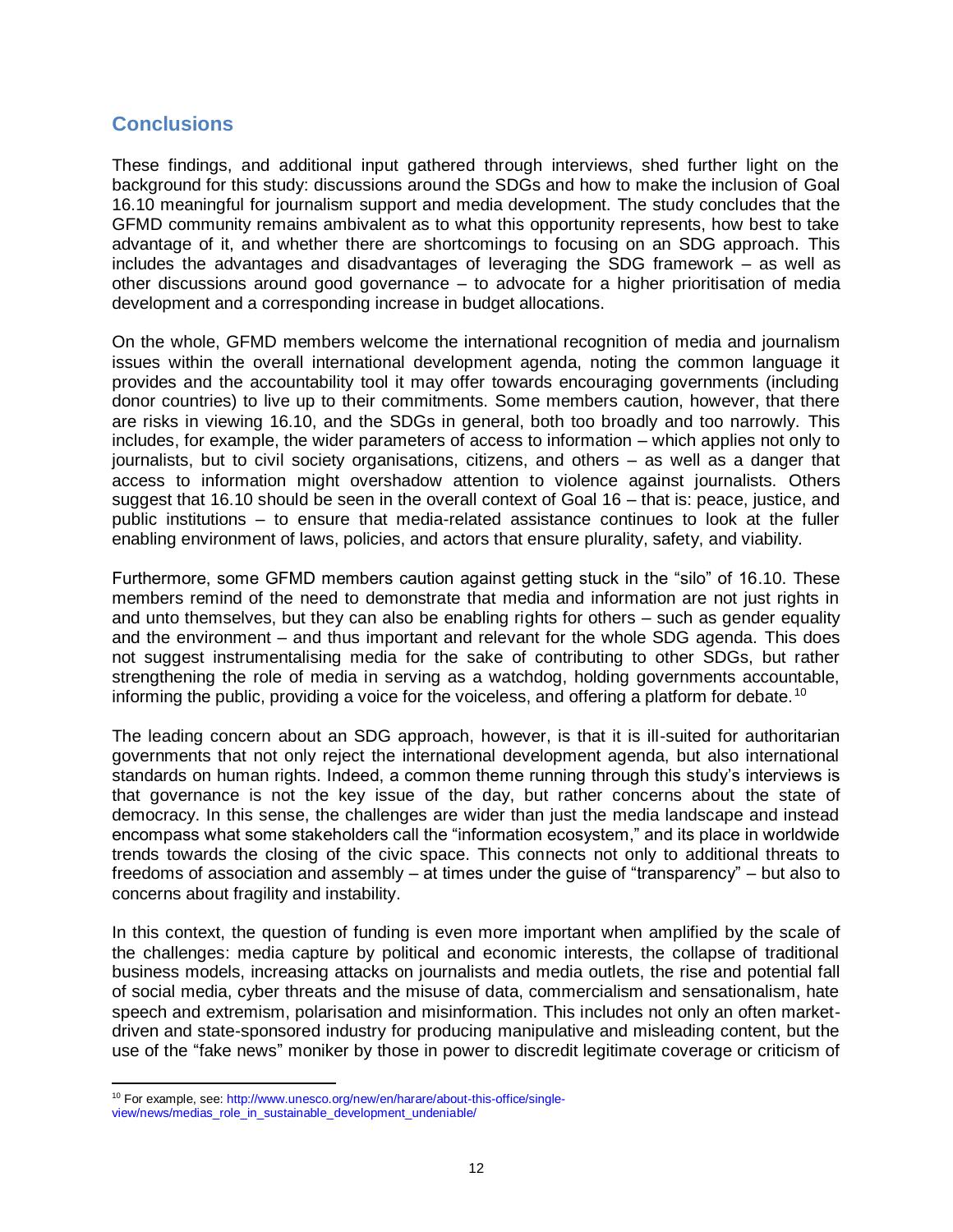their actions, and efforts to pass anti-fake news legislation that can instead be used to target dissent.

That the scourge of disinformation and misinformation affect not only countries that are traditionally the recipients of official development assistance but also donor countries themselves has helped (a bit ironically) to galvanise discussion and improve understanding around the core of issues of journalism: independence, professionalism, quality, balance, and fairness. For some GFMD members, this has meant a conceptual shift from media development to journalism support, including efforts to ensure the existence and health of counter-narratives; encourage new, alternative, and minority voices; and advocate for the regulation of technology, social media, and media markets. Others, however, do not see misinformation as a media issue, *per se*, and fear that an obsession with 'fake news' can complicate the ability to penetrate other key needs and issues, such as the importance of strengthening local news media, connecting media to their communities, exploring sustainability models, and addressing inequities in advertising.

Furthermore, many believe that current responses remain far too reactive to specific egregious instances, rather than offering a comprehensive or systematic approach. There is a sense among some that the challenges reflect larger and deeper political – and geopolitical – concerns that include the weaponisation of information, tolerance for dictatorships, and the disruption of societies. Common interventions such as support for journalism protection, fact checking, and media literacy may address some of the symptoms, these stakeholders argue, but they do not tackle root causes or change the overall dynamic. Investigative journalism efforts, for example, remain limited if they do not also address the immediate needs of citizens, empower civil society to follow-up findings, or ensure an effective judicial response.

Because so many of the challenges are political, the commitment of the donor community is perhaps more important than ever. This includes the role of donors in thinking strategically and holistically, pursuing innovation, taking risks, and empowering their partners – both international and domestic – to do the same. And yet there are concerns that donors themselves face rising populism and other threats that complicate their ability to fulfil this role. This includes uncertainty in the United Kingdom as it prepares for Brexit and increasing isolationism (and policy incoherence) in the United States. Though there is strong appreciation for the increasing support by Nordic countries, there are also concerns that this group may be shouldering the burden somewhat on their own, along with fears about what may happen should these donors also change their course. This is all the more acute given the rising influence of Russia, China, Turkey, and the Gulf States, which in some places have been investing larger resources and filling leadership voids.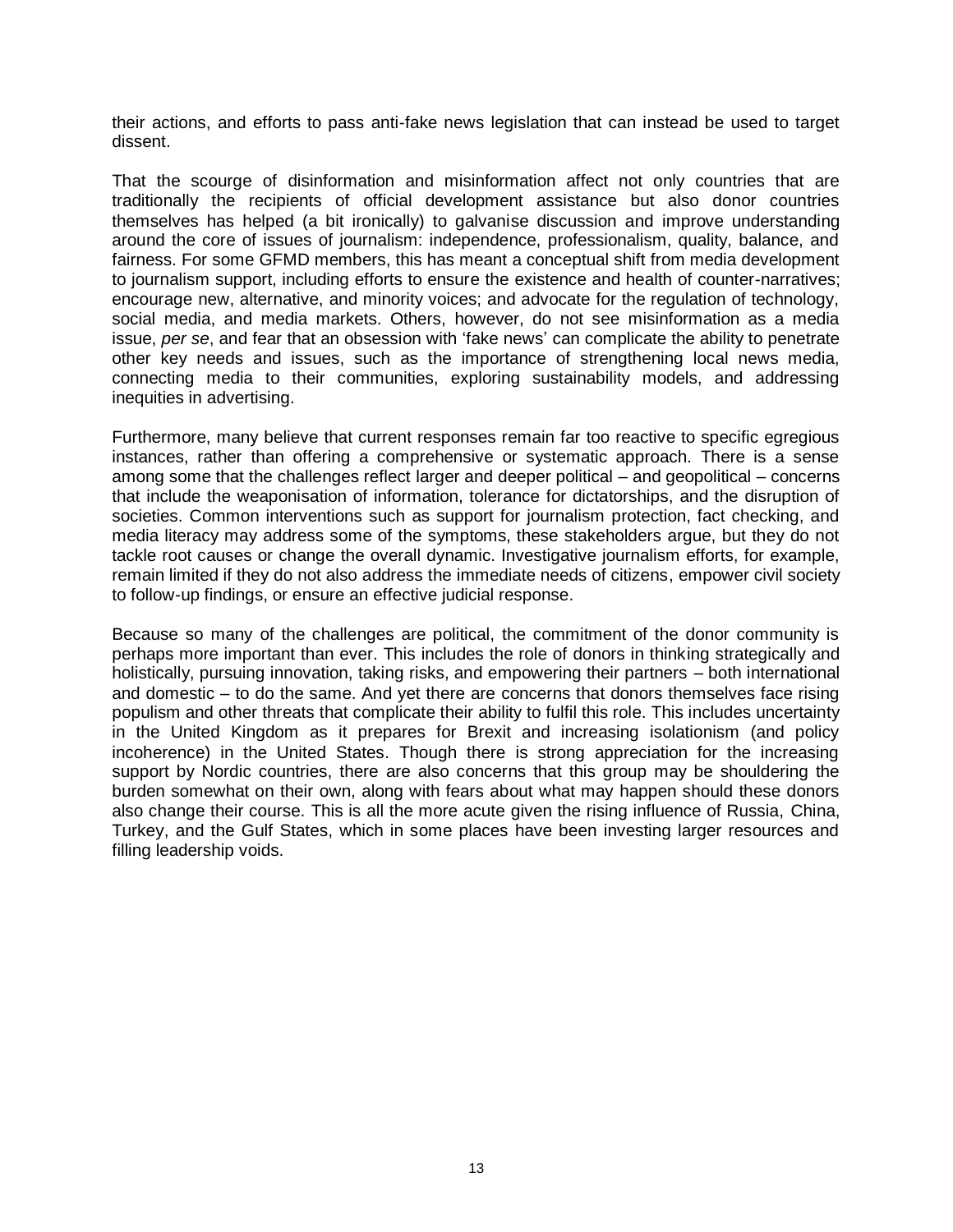# **Recommendations**

In seeking to provide a foundation for moving forward, this study prioritises the following recommendations:

**Strengthen communication, coordination, cooperation, and collaboration at all levels (international, regional, and national/local)**:

- Between donors and the media development and journalism support community.
- Among donors, including donors and their own colleagues in other departments, agencies, ministries, or branches of government.
- Within the media development and journalism support community.

Suggested approaches include:

- Holding annual meetings for donors and implementers at the international, regional, and sub-regional levels.
- Conducting joint needs and impact assessments in recipient countries.
- Encouraging opportunities for co-design between and among donors and implementers.
- Creating dedicated pathways for local organisations to access decision-makers.
- Building networks with allies in civil society, academia, and the private sector.

**Explore creative options for restructuring the administration of funding**, with a focus on advocating to and within donor agencies to:

- Provide longer-term funding.
- Support organisational operational costs.
- Reduce the burden and expense of bureaucratic and reporting requirements.
- Mitigate the negative consequences of large funding mechanisms.
- Invest in building the capacity of local partners.
- Offer incentives for stakeholders to work together.

#### **Promote an informed and responsive vision for the sector** by:

- Institutionalising knowledge within donor agencies.
- Developing explicit strategies for media development and journalism support.
- Supporting research and learning, including space for experimentation and constructive failure.
- Anticipating future challenges in law and policy, technology, market trends, and politics.
- Bridging gaps between higher-level conceptual conversations and realities as they are experienced on the ground.
- Ensuring that audiences communities and citizens remain at the heart of of assistance efforts.